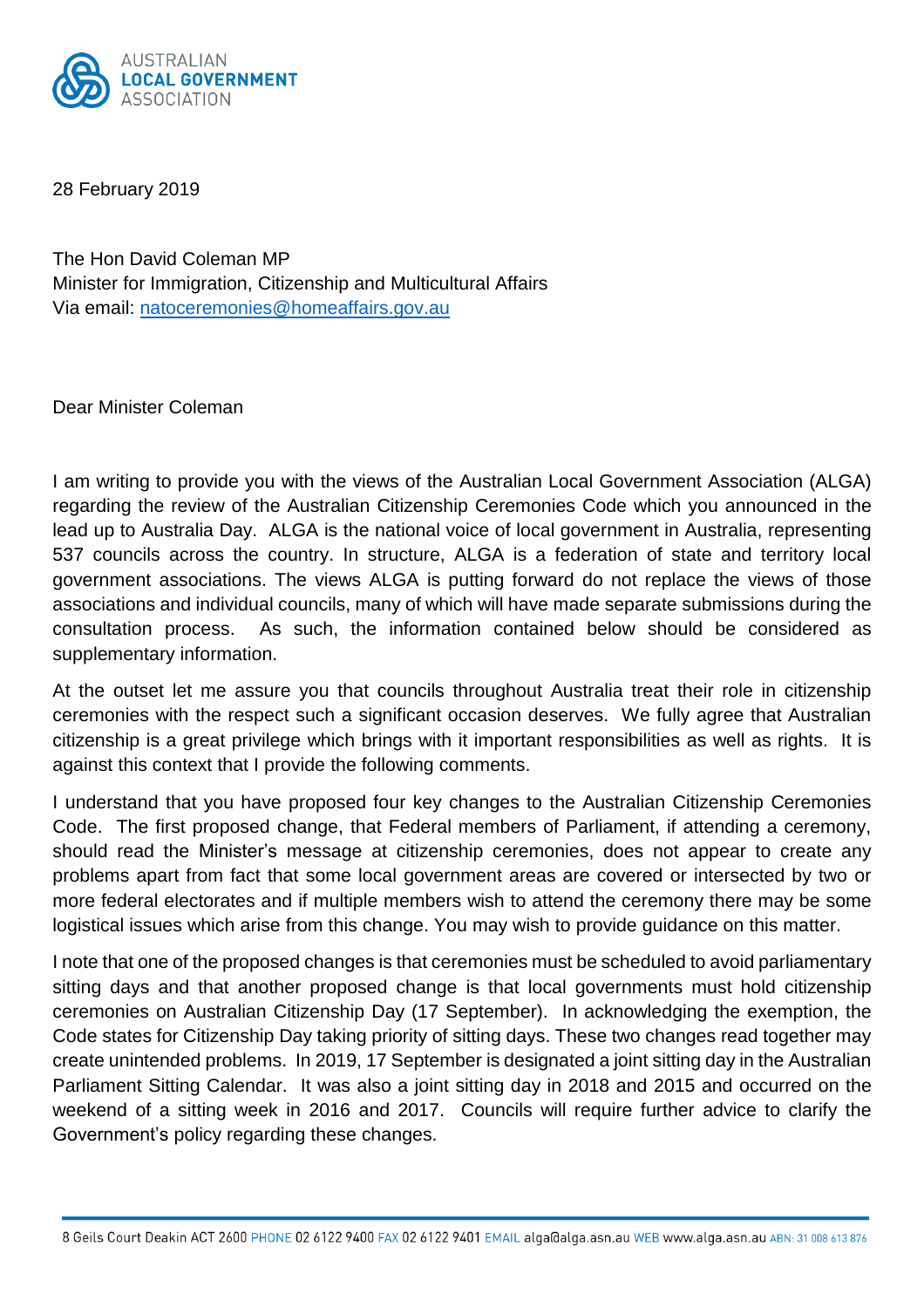You have also introduced the requirement that local governments hold citizenship ceremonies on Australia Day (26 January). Most councils do hold citizenship ceremonies on Australia Day and will no doubt continue to do so but for other local governments the decision not to hold citizenship ceremonies on Australia Day reflects more pragmatic reasons. In some locations it is simply too hot for councils to hold ceremonies during the day so they hold them the evening before, rather than the evening of Australia Day. Holding Citizenship Ceremonies the day before Australia Day mirrors the government's own timing for hosting the Australian of the Year event, notably an event more closely related to Australia Day and arguably epitomising the very best of what it means to be an Australian, yet the event is not held on Australia Day.

Some councils have for many years held the ceremonies during the week leading up to the Australia Day weekend, so everyone on Australia Day already has their Australian [citizenship](https://www.theguardian.com/australia-news/australian-citizenship) and are free to enjoy their long weekend with family and friends away from home if they wish. Holding the ceremonies in the week prior has the added advantage of enabling Federal members the opportunity to attend a larger range of ceremonies over a period of days as opposed to prioritising which of multiple ceremonies they will attend should they all be on a single day. We have been advised this is particularly advantageous to duty Senators.

Some regional councils would have very few if any residents who have qualified for citizenship and therefore may not be able to hold a ceremony on Australia Day. They are therefore understandably exempt under the proposed Code. In other small regional and metropolitan councils, ceremonies are held the day or days before so that residents can attend substantial Australia Day festivities in neighbouring larger councils. Not every council provides an Australia Day event, usually due to the proximity of a much larger competing event nearby which its residents are understandably more attracted to.

For councils and communities who have chosen to support an adjacent council's Australia Day event, the Code would impose upon them a Citizenship Ceremony as the only event they would hold on Australia Day, ironically whilst not requiring them to host an Australia Day event on Australia Day. Councils may appreciate further clarity around the intentions of the Code in this regard, and the subsequent cost impacts.

For some councils holding the event on a public holiday, or even a weekend, can be cost prohibitive. Forcing councils to hold citizenship ceremonies on the public holiday would create significant additional event and staff costs which local communities should not be expected to cover, particularly for those councils not already hosting an event on the day. I note that your government has made no mention of any financial contribution towards the additional costs involved in running these ceremonies - ceremonies conducted on behalf of the Federal Government – and indeed in the past the Government has responded to councils which have sought financial assistance for citizenship ceremonies that the Government is not requiring councils to incur unnecessary expenditure and that no funding will be provided. This previous advice appears contrary to the intention of the government's proposed code.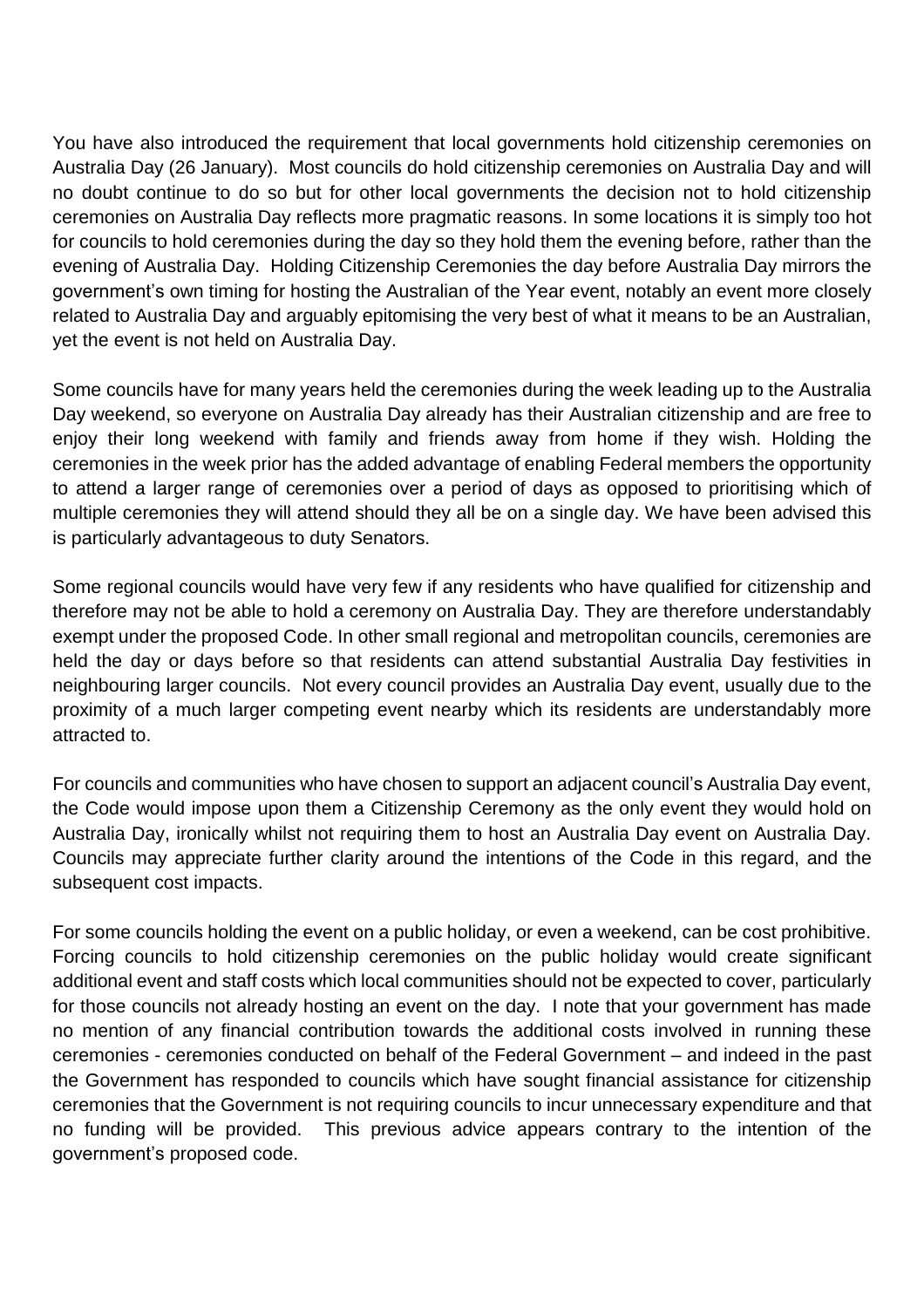To avoid an obvious issue of cost shifting ALGA asks that the Government meet the additional costs for councils if they are forced to reschedule ceremonies to Australia Day or 17 September when it occurs on a weekend, or to also host additional events to celebrate Australia Day in association with the Citizenship Ceremony if that is the intention of the government.

The question of additional costs may not seem significant to the government however we are advised it is of concern to a range of smaller councils who are still struggling with the impact on the government's freeze on Financial Assistance Grants in the 14/15 Federal Budget. By the government's estimates this withheld over \$925m from the sector, a loss of funding which has not yet been reinstated.

I would also like to make the point that it is the responsibility of councils to be responsive to the views of their local communities. It appears the very small number of councils that have moved their Australia Day celebrations and associated ceremonies away from 26 January are, in the spirit of Australian democracy, reflecting the desire of their communities. It may be uncomfortable to acknowledge the fact that some Australians identify 26 January as a day of mourning, but this should not stop councils from trying to find a way of accommodating legitimate community views whilst celebrating everything that is great about our wonderful country. I do note that according to the Australia Day National Council, since Federation in 1901, Australia Day has only been consistently celebrated on 26 January since [1988.](https://www.australiaday.org.au/about-australia-day/history/) It was previously celebrated on 30 [July,](https://trove.nla.gov.au/newspaper/article/28111201?searchTerm=australia%2520day%2520july%252030&searchLimits=l-title=35) 28 July and a variety of other dates.

Finally, I note that the Prime Minister announced in January that the Government would ban "board shorts" and "thongs" from citizenships ceremonies. I also note that the proposed changes to the code state that Councils will set the recommended standard of dress for ceremonies, which we acknowledge will permit councils to reflect local climatic conditions. A number of councils hold their citizenship events on beaches, reflecting the ideal Australian lifestyle. Subject to council deliberations, boardshorts and thongs may consequently be entirely appropriate in that context for those attending the ceremonies although it may well be that those persons actually receiving citizenship are not quite as casually dressed.

In closing, while I appreciate the opportunity to comment on the proposed changes to the Code, I feel it necessary to express my concern that the announcement regarding changes to the citizenship code was made without prior consultation with ALGA. I believe that this showed a lack of respect for local government which has an excellent track record of working in partnership with the Australian Government.